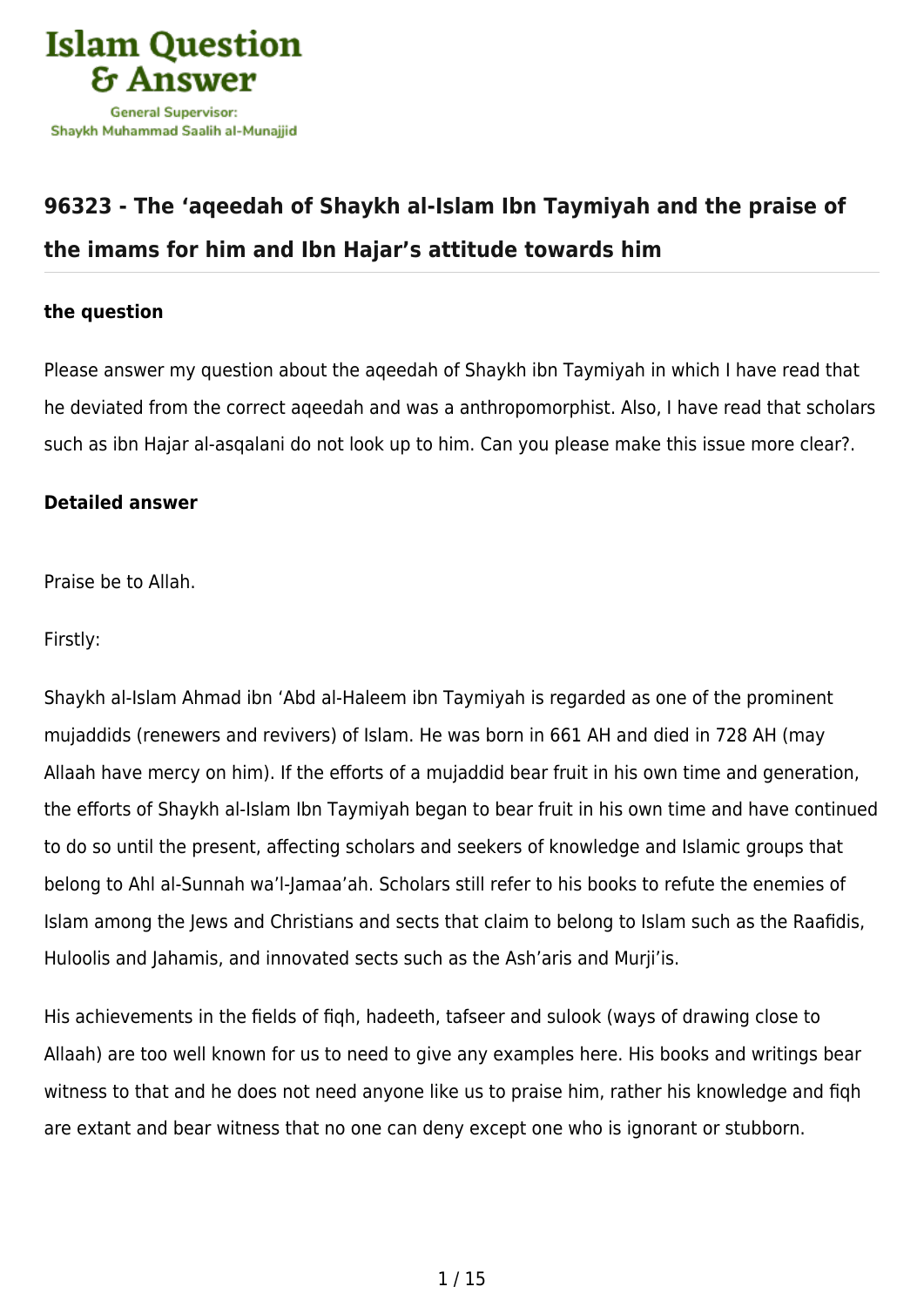

## Secondly:

The testimony of the imams of his own and subsequent eras makes clear to any fair-minded person the falseness of the claims that have been fabricated by the enemies of Islam and the enemies of the Sunnah against this prominent imam, and highlight his knowledge, understanding and strength of argument. Hence we may know the reason why the people of kufr and innovation fought against him, which was because he demolished their principles and "and then the roof fell down upon them, from above them" (cf. al-Nahl 16:26). We will quote some of the testimony to the soundness of the belief of Shaykh al-Islam Ibn Taymiyah, and his support for the Sunnah, and his refutation of those who followed innovation and myths.

These words of praise and testimony in favour of this imam did not come only from his students and supporters, but even his opponents testified that he surpassed others in knowledge and understanding, and they even bore witness to his courage, generosity and jihad for the sake of Allaah in support of Islam. There follow some of these words of praise and testimony:

1 – Imam al-Dhahabi (may Allaah have mercy on him) said, listing his Shaykhs:

He is our Shaykh, the Shaykh of Islam, unrivalled in our time in terms of knowledge, courage, intelligence, spiritual enlightenment, generosity, sincerity towards the ummah, enjoining what is good and forbidding what is evil, and learning hadeeth – he put a great deal of effort into seeking it and writing it down, and he examined the different categories of narrators and acquired knowledge that no one else acquired.

He excelled in Qur'aanic commentary (tafseer) and delved deeply into its subtle meanings. He derived meanings from it that no one else managed to do before him. He also excelled in hadeeth and in the memorization thereof; very few have memorized as much hadeeth as he memorized. He attributed ahaadeeth to their proper sources and narrators, and he was able to quote readily whatever he needed to establish proof. He surpassed all people in knowledge of fiqh and the views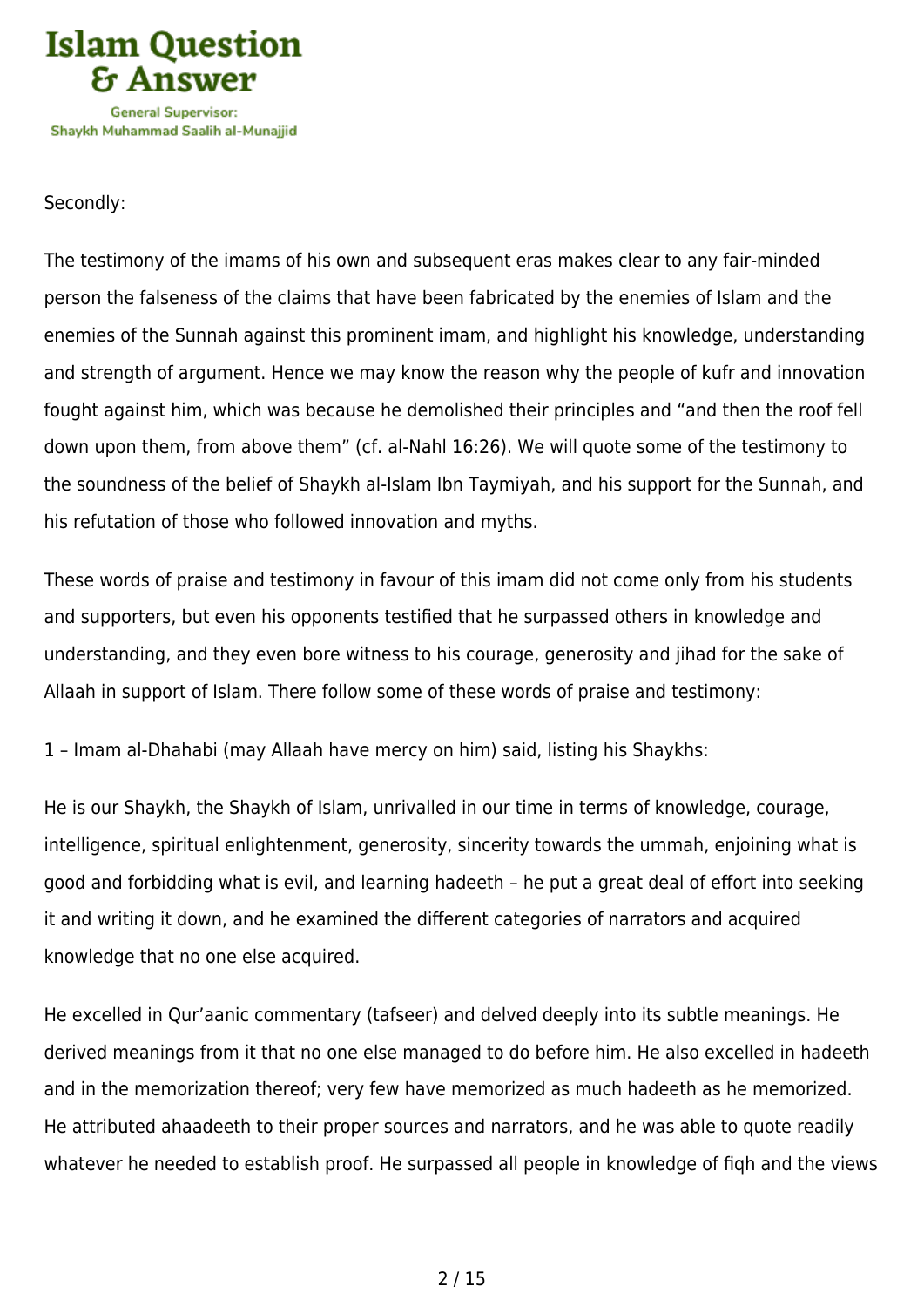

Shavkh Muhammad Saalih al-Munaiiid

of different madhhabs, and the fatwas of the Sahaabah and Taabi'een, so much so that when he issued a fatwa he did not adhere to the view of a madhhab, rather he based his fatwa on whichever view was supported by the stronger evidence. He excelled in knowledge of Arabic language, and studied issues on the basis of rationality and reason. He studied the views of the philosophers and refuted their arguments and pointed out their mistakes and warned against them. He supported the Sunnah with the strongest evidence and proofs. He was harmed for the sake of Allaah by his opponents and persecuted for his support of the pure Sunnah, until Allaah caused him to prevail and caused the pious to unite in loving him and praying for him, and suppressed his enemies and guided men of other groups and sects through him. Allaah made kings and commanders inclined to follow him and obey him, and he revived Syria – and indeed Islam – through his efforts, when it was almost defeated, by urging the rulers to resist the Tatars, when people were harbouring doubts about Allaah and the believers were tried and shaken with a mighty shaking (cf. al-Ahzaab 33:10-11), and hypocrisy grew strong.

His good qualities are many, and he is too great for a man like me to talk about his life. If I were to swear an oath between the Corner and the Maqaam I would swear that I have never seen anyone like him, and that he has never seen anyone like himself.

See: Dhayl Tabaqaat al-Hanaabilah by Ibn Rajab al-Hanbali (4/390).

2 – al-Haafiz 'Imaad al-Deen al-Waasiti (may Allaah have mercy on him) said:

By Allaah, there was never seen under the canopy of heaven anyone like your Shaykh Ibn Taymiyah in knowledge, righteous deeds, attitude, manner, adherence to the Sunnah, generosity, forbearance and carrying out duties to Allaah when His sacred limits were transgressed; he was the most sincere of people, the most sound in knowledge, the most effective, the most serious in supporting the truth, the most generous, the most perfect in following the Sunnah of Muhammad (peace and blessings of Allaah be upon him). We have never seen anyone in our own time who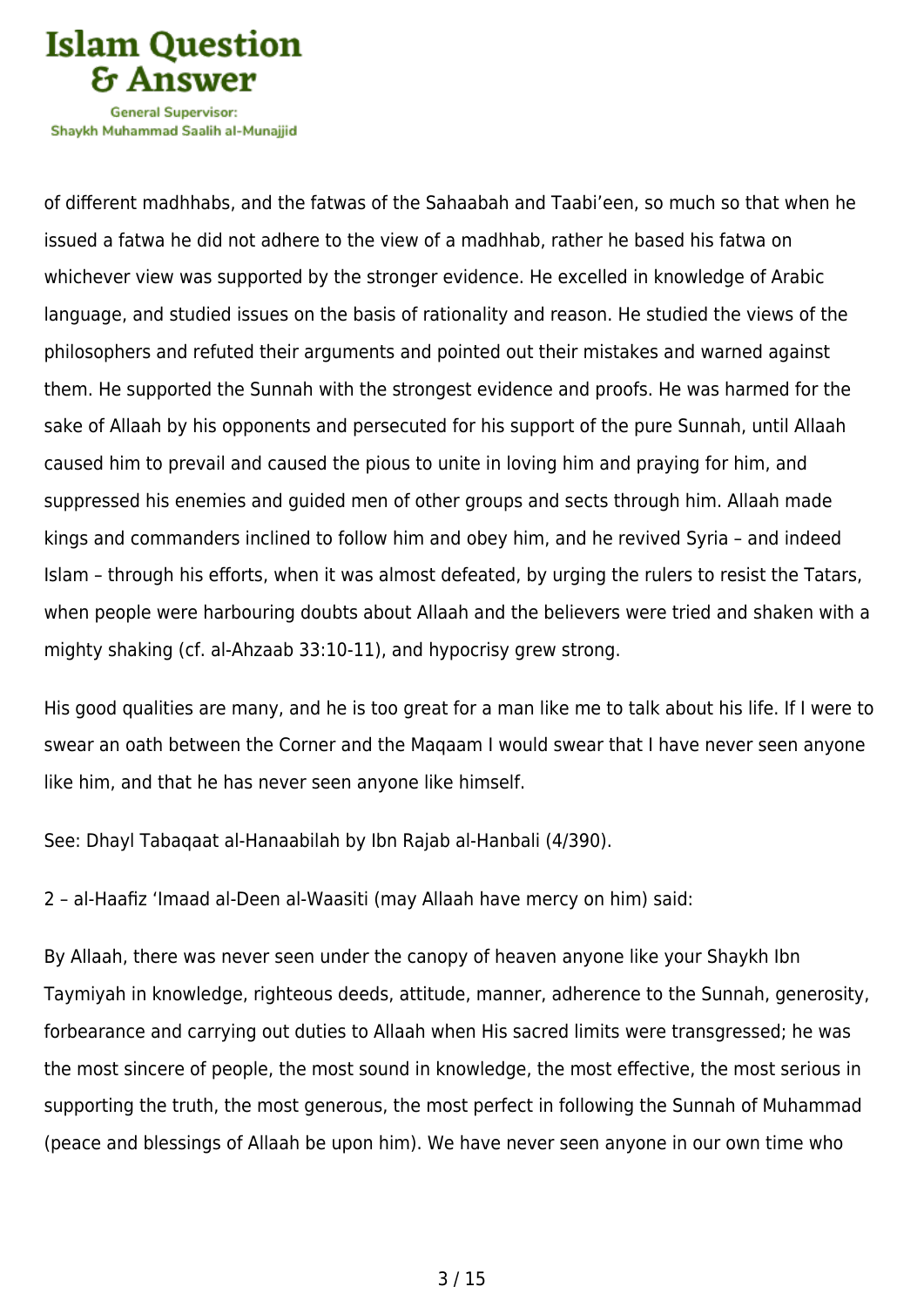

demonstrates the example of the Prophet Muhammad (peace and blessings of Allaah be upon him) and his Sunnahs in word and deed like this man; a sound heart will bear witness that this is following the Sunnah in the true sense of the word.

Al-'Uqood al-Durriyyah (p. 311).

3 – al-Haafiz Jalaal al-Deen al-Suyooti (may Allaah have mercy on him) said:

Ibn Taymiyah, the Shaykh, the imam, the 'allaamah (great scholar), the hafiz, the critic, the faqeeh, the mujtahid, the brilliant mufassir, the Shaykh of Islam, the leader of ascetics, the unrivalled in our time, Taqiy al-Deen Abu'l-Abbaas Ahmad al-Mufti Shihaab al-Deen 'Abd al-Haleem, the son of the imam and mujtahid Shaykh al-Islam Majd al-Deen 'Abd al-Salaam ibn 'Abd-Allaah ibn Abi'l-Qaasim al-Haraani.

One of the prominent figures, he was born in Rabee' al-Awwal 661 AH, and he learned from Ibn Abi'l-Yasar, Ibn 'Abd al-Daa'im, and some others.

He took an interest in hadeeth, and narrated and selected (sound ahaadeeth); he excelled in the study of narrators' biographies, defects in ahaadeeth, fiqh, the sciences of Islam, 'ilm al-kalaam and other fields.

He was a man of vast learning, one of the few brilliant scholars, ascetics and unique individuals. He wrote three hundred books, and he was tested and persecuted many times.

He died in the latter part of Dhu'l-Qa'dah 628 AH.

Tabaqaat al-Huffaaz (p. 516, 517.

Ibn Hajar al-Haytami [one of the greatest Shaafa'i fuqaha', who died in 974 AH and who is someone other than Ibn Hajar al-'Asqallaani, the author of Fath al-Baari, who died in 852 AH] criticized the two Shaykhs of Islam, Ibn Taymiyah and his student Ibn al-Qayyim, a great deal and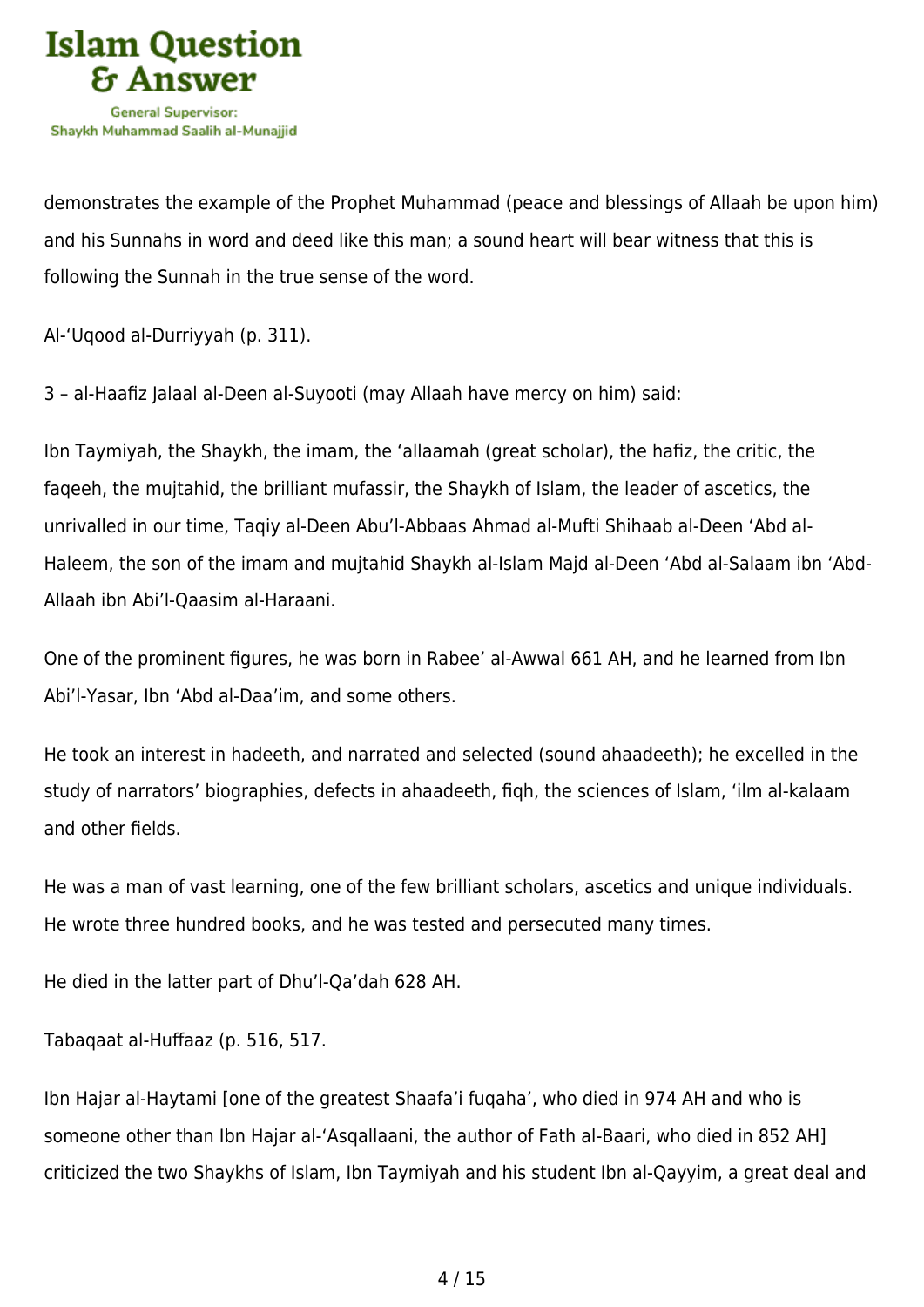

accused them of describing Allaah in physical terms, likening Him to His creation, and other abhorrent beliefs. But he was refuted by many, who explained the falseness of what he said and demonstrated that the two imams were innocent of any belief that goes against the Qur'aan and Sunnah. One of these scholars was:

4 – al-Mulla 'Ali Qaari (may Allaah have mercy on him), who said, after quoting Ibn Hajar's accusations against them and his criticism of their 'aqeedah:

I say: Allaah protected them – i.e., Ibn al-Qayyim and his Shaykh Ibn Taymiyah – from this abhorrent accusation. The one who studies Sharh Manaazil al-Saa'ireen by Nadeem al-Baari al-Shaykh 'Abd-Allaah al-Ansaari, who is the Shaykh of Islam according to the Sufis, will clearly see that they were among Ahl al-Sunnah wa'l-Jamaa'ah and are indeed among the awliya' (close friends of Allaah) of this ummah. Among what he said in the book mentioned was the following:

"These words of Shaykh al-Islam highlight his position as a prominent scholar of Ahl al-Sunnah, and his status among scholars, and it demonstrates that he is innocent of what his Jahami enemies accused him of, that he likened Allaah to His creation, as they usually accused the scholars of hadeeth and Sunnah, just as the Raafidis accuse them of being Naasibis, and the Naasibis accuse them of being Raafidis,, and the Mu'tazilah accuse them of being anthropomorphists. That is a legacy of the enemies of the Messenger of Allaah (peace and blessings of Allaah be upon him) who accused him and his companions of having invented a new religion. And this is a legacy of the scholars of hadeeth and Sunnah from their Prophet, that the people of falsehood give them offensive labels.

May Allaah sanctify the soul of al-Shaafa'i, who said when he was accused of being a Raafidi:

If being a Raafidi means loving the family of Muhammad, then let the two races (of mankind and jinn) bear witness that I am a Raafidi.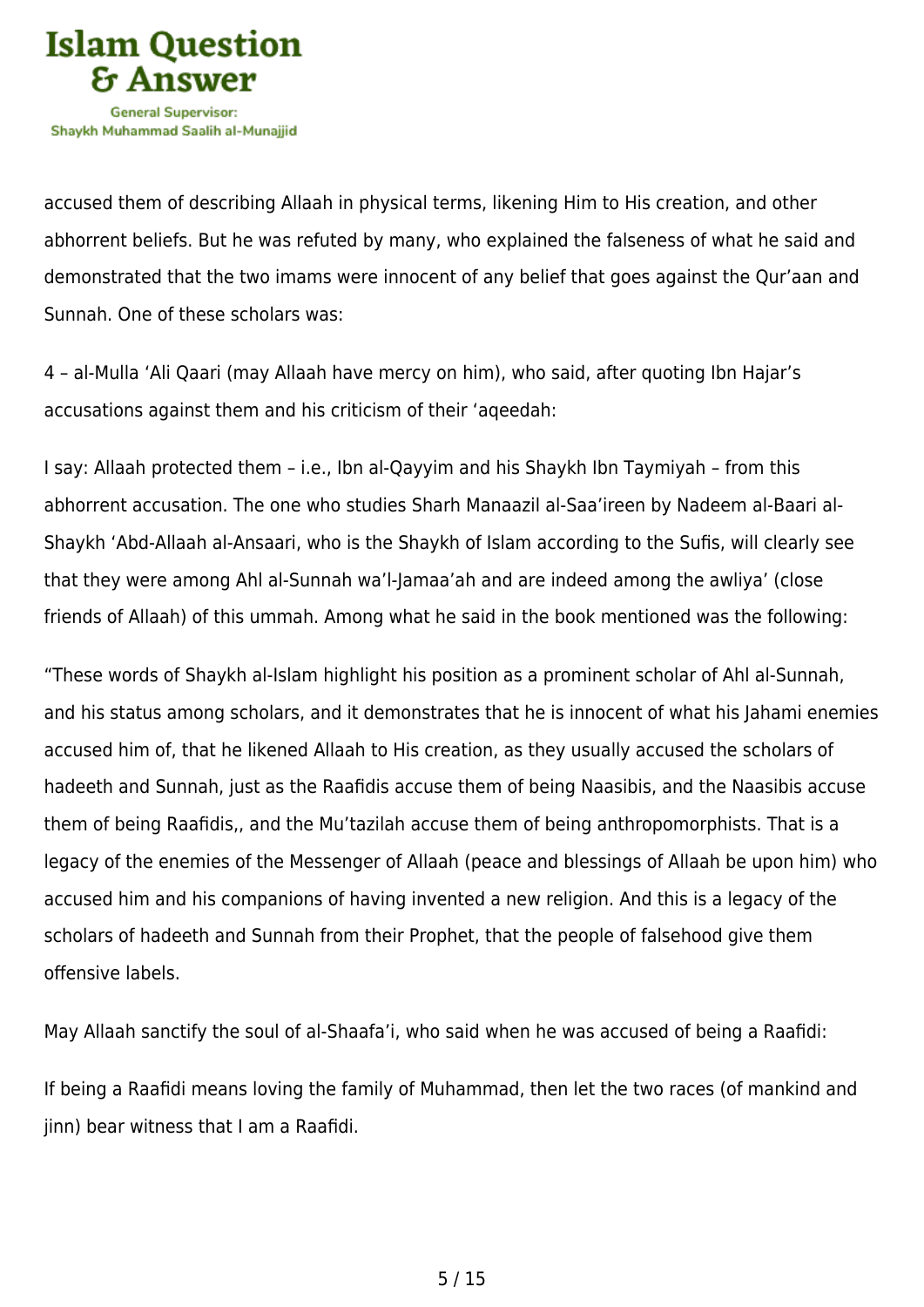

May Allaah be pleased with our Shaykh Abu'l-'Abbaas ibn Taymiyah when he said:

If being a Naasibi means loving the family of Muhammad, then let the two races (of mankind and jinn) bear witness that I am a Naasibi.

May Allaah forgive the third – Ibn al-Qayyim – when he said:

If being an anthropomorphist means affirming the divine attributes and regarding them as being above the interpretation of a liar,

Then praise be to Allaah, I am an anthropomorphist; bring your witnesses."

Mirqaah al-Mafaateeh by al-Mulla 'Ali Qaari (8/146, 147).

The words between the quotation marks "" were quoted by al-Mulla 'Ali Qaari from Imam Ibn al-Qayyim, from his book Madaarij al-Saalikeen bayna Manaazil Iyyaaka Na'budu wa Iyyaaka Nasta'een (2/87, 88).

The scholars of the Standing Committee were asked:

People say that Ibn Taymiyah was not one of Ahl al-Sunnah wa'l-Jamaa'ah, and that he was misled and misled others, and that this is the view of Ibn Hajar and others. Is what they say true or not?

They replied:

Shaykh Ahmad ibn 'Abd al-Haleem Ibn Taymiyah is one of the imams of Ahl al-Sunnah wa'l-Jamaa'ah, who called people to the truth and to the straight path. Allaah supported the Sunnah by means of him and suppressed the followers of innovation and deviation. The one who regards him as something other than that is the one who is an innovator and is misled and is misleading others. They heard wrong things about him, and they thought that truth was falsehood and falsehood was truth. That is known by the one whom Allaah guides and who reads his books and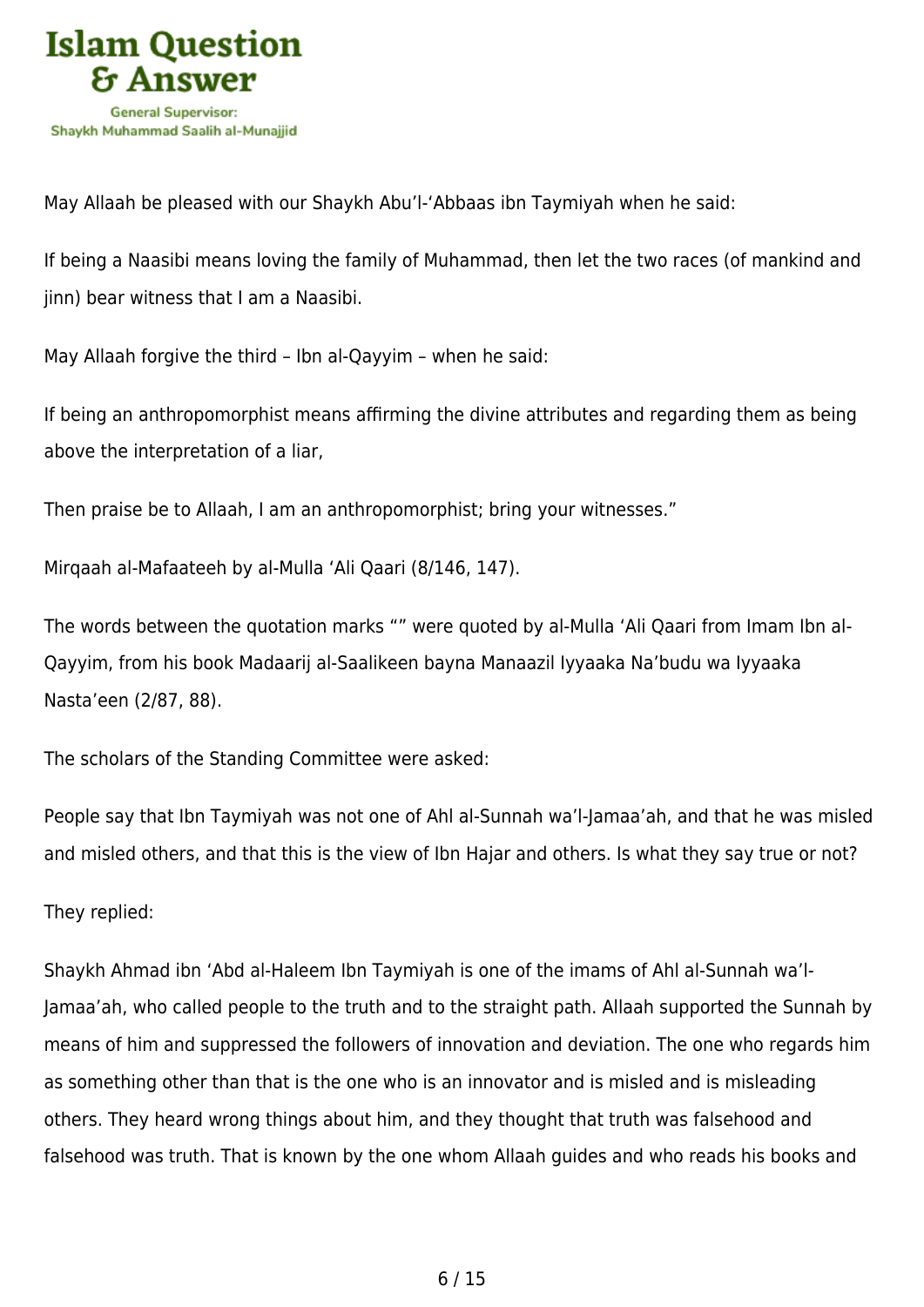

the books of his opponents, and compares his biography with theirs. This is the best and most decisive testimony between the two parties.

Shaykh 'Abd al-'Azeez ibn Baaz, Shaykh 'Abd al-Razzaaq 'Afeefi, Shaykh 'Abd-Allaah ibn Ghadyaan, Shaykh 'Abd-Allaah ibn Qa'ood.

Fataawa al-Lajnah al-Daa'imah (2/451, 254).

Thirdly:

Comments of Imam al-Haafiz Ibn Hajar al-'Asqallaani (may Allaah have mercy on him) concerning Shaykh al-Islam Ibn Taymiyah:

Al-Haafiz Ibn Hajar al-'Asqallaani is a well known imam who died in 852 AH; he is the author of beneficial books such as Fath al-Baari Sharh Saheeh al-Bukhaari, al-Talkhees al-Habeer, Tahdheeb al-Tahdheeb and others. Al-Haafiz Ibn Hajar said a few things in different places about Shaykh al-Islam Ibn Taymiyah, in which he testified that he was a man of knowledge and virtue who defended the Sunnah. The points on which al-Haafiz Ibn Hajar (may Allaah have mercy on him) criticized Shaykh al-Islam can be refuted, and there are those who criticize Ibn Hajar himself on some points of 'aqeedah, but that does not concern us and there is no need to discuss it here. Rather we will quote what he said in praise of Shaykh al-Islam, in order to highlight the error of those who say that al-Haafiz (may Allaah have mercy on him) did not respect Shaykh al-Islam Ibn Taymiyah.

There follows a glimpse of what al-Haafiz Ibn Hajar (may Allaah have mercy on him) said about Shaykh al-Islam Ibn Taymiyah (may Allaah have mercy on him).

1.

Shaykh Ibn Naasir al-Deen al-Dimashqi wrote a book called al-Radd al-Waafir 'ala man za'ama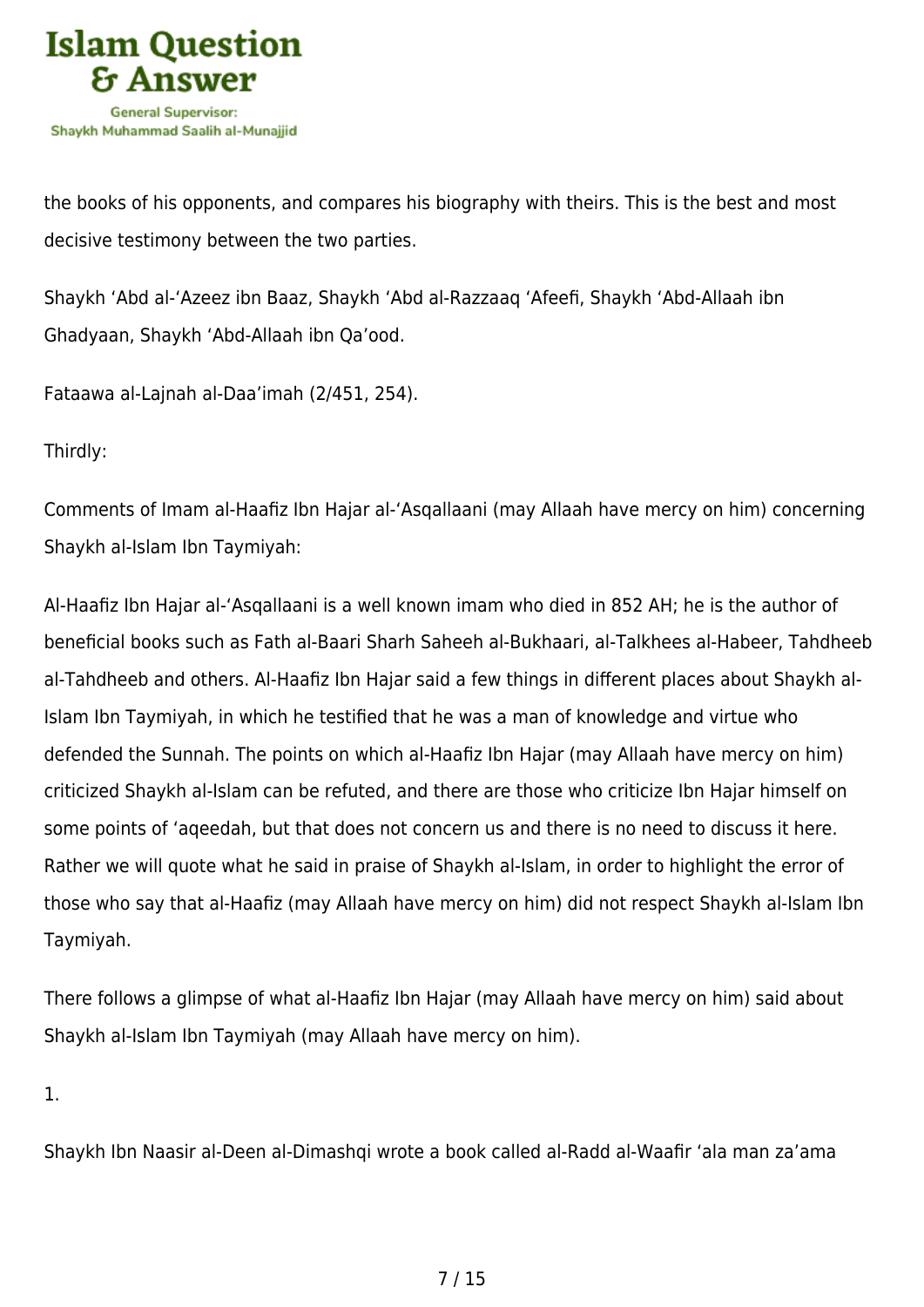

anna man sammaa Ibn Taymiyah Shaykh al-Islam kaafir, in which he refuted one of the fanatical Hanafis who claimed that it was not permissible to call Ibn Taymiyah "Shaykh al-Islam", and that the one who did that was a kaafir. In it he mentioned eighty five imams, all of whom described Ibn Taymiyah as Shaykh al-Islam, and he quoted their words from their books to that effect. When al-Haafiz Ibn Hajar (may Allaah have mercy on him) read this book – al-Radd al-Waafir – he wrote an introduction to it, in which he said:

, and peace be upon His slaves whom He has chosen.

I came across this beneficial book and I realized what deep knowledge the imam who wrote it has, and how prominent he is in many branches of knowledge, to such an extent that he became greatly respected and honoured by the scholars. The fame and position of Shaykh Taqiy al-Deen as an imam is brighter than the sun, and his title as the Shaykh al-Islam of his own era has lasted until today and will continue tomorrow. Nobody rejects that except one who is ignorant of his position, or is unfair. How wrong is the one who thinks that way and how mistaken he is. Allaah is the One Whom we ask to protect us from the evil of our own souls and of our tongues by His blessing and grace. If there were not other evidence of the greatness of this man apart from that which was pointed out by al-Haafiz al-Shaheer 'Ilm al-Deen al-Barzaali in his Tareekh, (where he says): There was no one in the history of Islam for whose funeral people gathered as they did for the funeral of Shaykh Taqiy al-Deen. He pointed out that the funeral of Imam Ahmad was attended by hundreds of thousands, but if the population of Damascus was like that of Baghdad, or many times greater, no one would have stayed away from his funeral. Moreover, all of those who were in Baghdad, except a very few, believed in the leadership of Imam Ahmad. The ruler and caliph of Baghdad at that time had a great deal of love and respect for him. This is unlike the case of Ibn Taymiyah, for the ruler of the city when he died was absent, and most of the fuqaha' in the city had ganged up against him, and he died imprisoned in the citadel. But despite that none of them stayed away from his funeral or failed to pray for mercy for him and mourn for him, except three individuals, who stayed away for fear of the anger of the masses.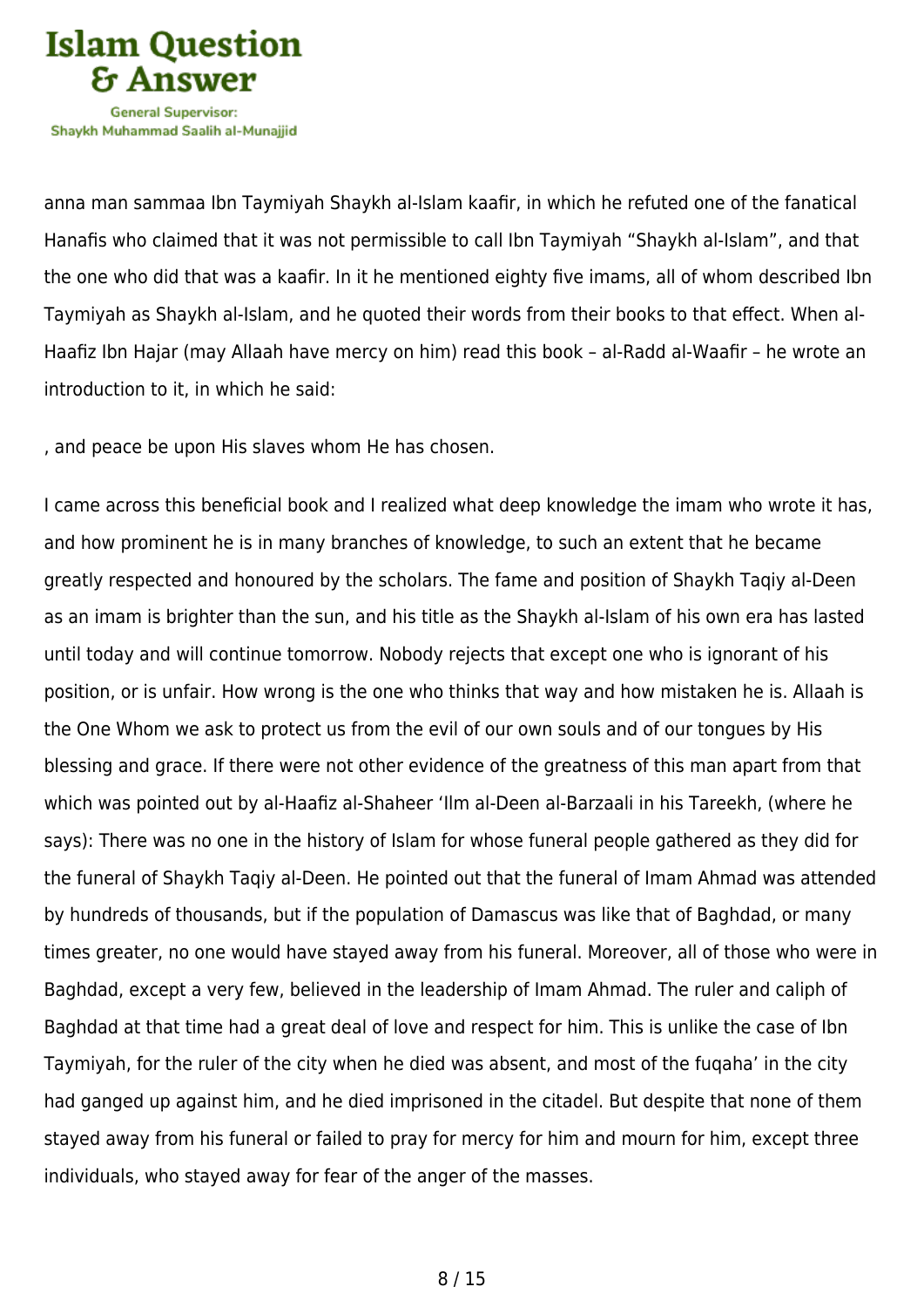

Although these huge numbers attended his funeral, there was no motive for that except their belief that he was a great imam and their desire to seek blessing from attending his funeral. They did not gather on the orders of the authorities or for any other reason. It is narrated in a saheeh report that the Prophet (peace and blessings of Allaah be upon him) said: "You are the witnesses of Allaah on earth" – narrated by al-Bukhaari and Muslim.

A number of scholars opposed Shaykh Taqiy al-Deen many times, because of reasons for which they criticized him that had to do with fundamental and minor issues. Many hearings were held against him in Cairo and Damascus, but there is no report that any of them said he was a heretic and there was no ruling that he should be executed, even though there were many people in government at that time who were strongly opposed to him, and he was imprisoned in Cairo, then in Alexandria. Despite that, they all recognized his vast knowledge and his deep piety and asceticism, and they described him as generous and courageous, as well as supporting Islam and calling people to Allaah in secret and openly. Why shouldn't we denounce the one who says that he was a kaafir or that the one who calls him Shaykh al-Islam is a kaafir, when there is nothing to imply kufr in calling him that? He was undoubtedly a Shaykh of Islam, and the issues for which he was opposed were not things that he said on the basis of whims and desires, and he did not persist in saying them after proof was established against him out of stubbornness. His books are filled with refutations of those who promoted anthropomorphism and his disavowal thereof. But nevertheless he was a human being who made mistakes and got things right. That in which he was correct – which was most of it – may be benefited from, and we may pray for mercy for him because of that, and that which he got wrong should not be followed, but he may be excused for it, because the imams of his era bore witness that he was fully qualified to engage in ijtihaad; even the one who was most strongly opposed to him and strove to harm him, namely Shaykh Kamaal al-Deen al-Zamalkaani, bore witness to that, as did Shaykh Sadr al-Deen ibn al-Wakeel, who was the only one who was able to hold a debate with Ibn Taymiyah.

It is most amazing that this man was the staunchest opponent of the innovators such as the

9 / 15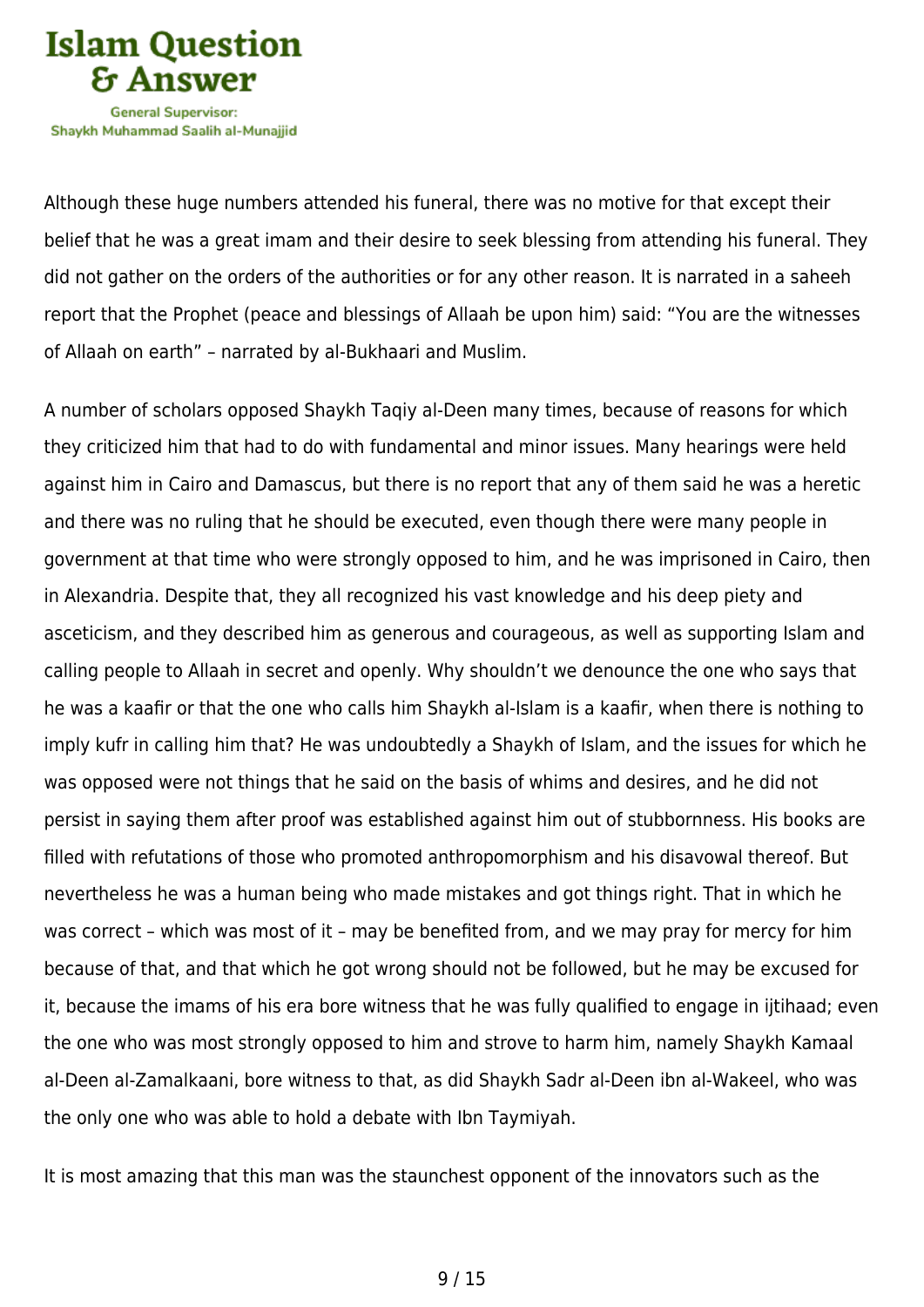

Shavkh Muhammad Saalih al-Munaiiid

Raafidis, Huloolis and Ittihaadis, whose writings on that are many and well known, whose fatwas concerning them are too numerous to count. How happy they would be to realize that there are people who accuse him of kufr and say that the one who does not regard him as a kaafir is a kaafir. The one who claims to have knowledge, if he has any reason or sense, should ponder the man's words in his famous books, or hear them from honest and trustworthy narrators, so that he will put aside what he finds objectionable and warn others by way of sincerity, and praise him for the matters he got right, as the attitude of other scholars should be. If there was no good quality in him except the fact that his student was Shaykh Shams al-Deen ibn Qayyim al-Jawziyyah, the author of so many beneficial books, from which everyone has benefited, both those who agree with him and those who oppose him, that would be sufficient indication of his great status, so how about when his prominence in various fields of knowledge and his distinction in the study of the texts was affirmed by the prominent Shaafa'is of his time and others, in addition to the Hanbalis? No attention should be paid to the one who calls him a kaafir despite all these achievements, or who describes the one who calls him "Shaykh al-Islam" as a kaafir, and he should be ignored with regard to this matter; indeed he should be rebuked for saying that, until he comes back to the truth. Allaah speaks the truth and He guides to the right way; Allaah is sufficient for us and He is the best disposer of affairs.

Said and written by Ahmad ibn 'Ali ibn Muhammad ibn Hajar al-Shaafa'i, may Allaah forgive him, on Friday 9 Rabee' al-Awwal, 835 AH. , and may Allaah send blessings and peace upon His Messenger Muhammad and his family.

Al-Radd al-Waafir by Imam Ibn Naasir al-Deen al-Dimashqi (p. 145, 146), al-Haafiz al-Sakhaawi – the student of Ibn Hajar – quoted the words of his Shaykh in his book al-Jawaahir wa'l-Durar (2/734-736).

2.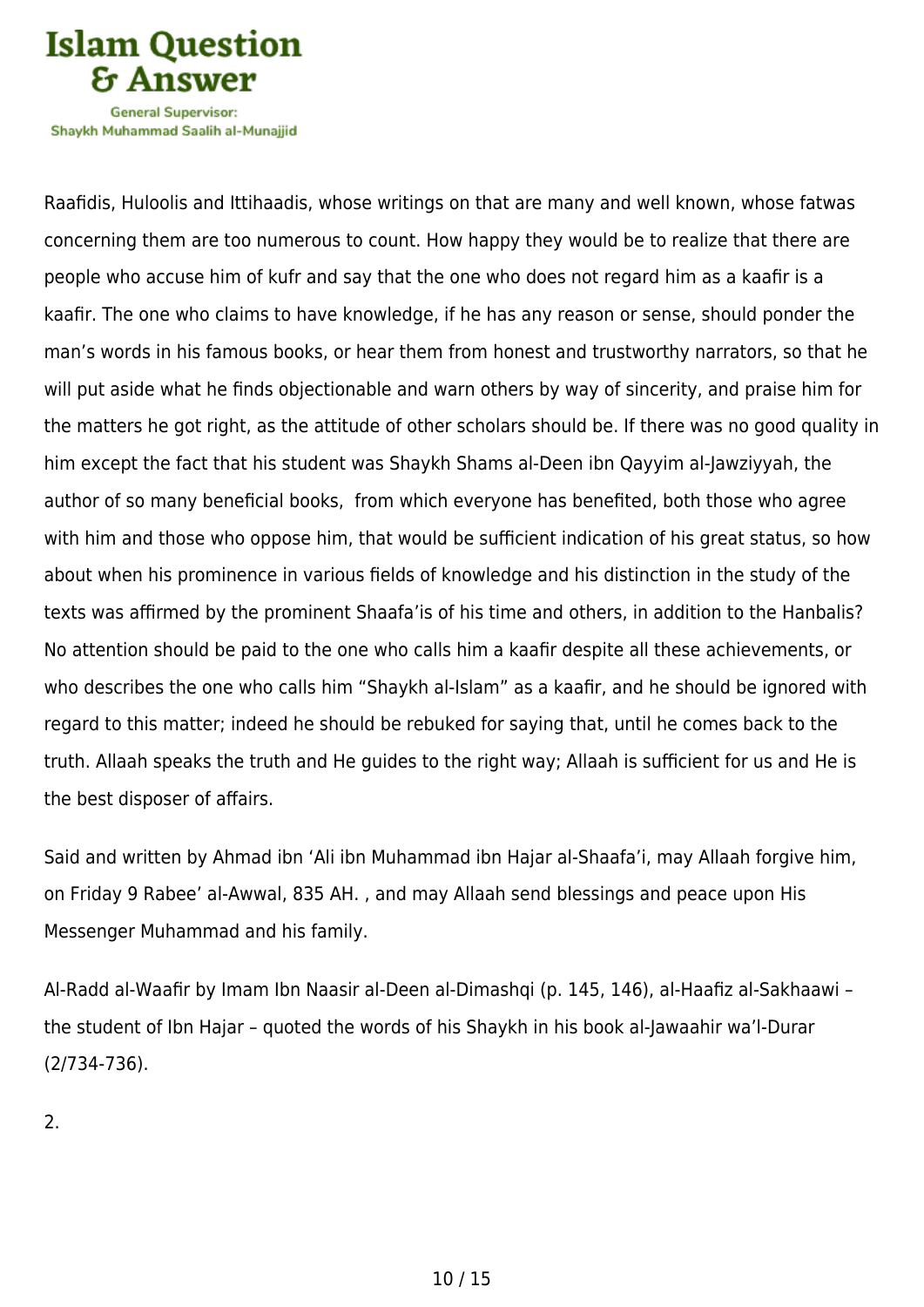

al-Hafiz Ibn Hajar wrote a lengthy biography of Shaykh al-Islam Ibn Taymiyah (may Allaah have mercy on them both) in his book al-Durar al-Kaaminah, at the beginning of which he said:

His father took him with him from Harraan in 667 AH, and he learned from Ibn 'Abd al-Daa'im, al-Qaasim al-Arbili, Muslim ibn 'Allaan, Ibn Abi 'Umar and al-Fakhr, among others. He read by himself and copied Sunan Abi Dawood, and he studied al-rijaal (narrators of hadeeth) and al-'ilal (faults in hadeeth). He acquired deep knowledge, and he distinguished himself and went ahead of others. He wrote books, taught and issued fatwas, and he surpassed his peers. He had an amazing ability to recollect quickly; he was courageous; he had a deep knowledge of textual and rational matters; and he was able to discuss matters in detail on the basis of the views of earlier and later scholars. End quote.

Al-Durar al-Kaaminah fi A'yaan al-Mi'ah al-Thaaminah (1/168).

In his biography he quoted many texts of the imams which praised Shaykh al-Islam (may Allaah have mercy on him) and affirmed his scholarship in rational and textual fields of knowledge. For example, he said:

3.

I read in the handwriting of al-Haafiz Salaah al-Deen al-'Alaa'i, when he wrote the biography of the Shaykh of our shaykhs, al-Haafiz Baha' al-Deen 'Abd-Allaah ibn Muhammad ibn Khaleel, the following: This Baha' al-Deen learned from the two Shaykhs, our Shaykh, master and leader in the way of Allaah, the prominent Shaykh, the one who leads his followers to the best way, the one who has numerous virtues and the strongest evidence, which all the nations affirm that they are unable to list all this evidence; may Allaah enable us to learn from his great knowledge and benefit us by means of his knowledge in this world and in the Hereafter. He is the Shaykh, imam, scholar, teacher and bright star, the imam of imams, the blessing of the ummah, the leader of scholars, the example for people to follow, the light for the learners, the suppressor of innovators, the sea of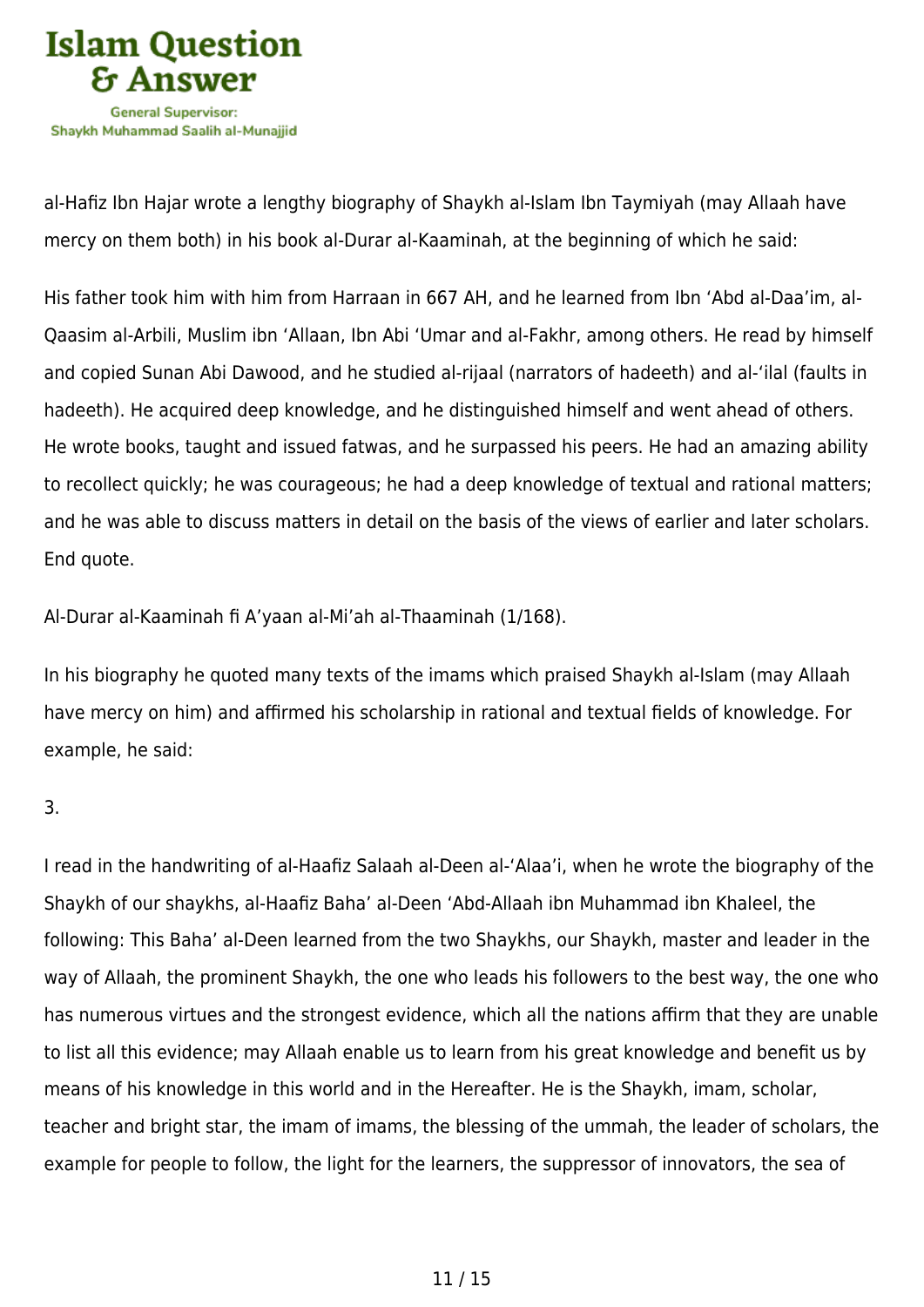

knowledge, the treasure of those who seek benefit, the interpreter of the Qur'aan, the wonder of our age, the unrivalled one of our era, Taqiy al-Deen, the imam of the Muslims, the proof of Allaah against the world, the one who will join the righteous, the follower of the predecessors, the supporter of the truth, the sign of guidance, the prominent hafiz, the most eloquent of speech, the pillar of sharee'ah, the possessor of brilliant knowledge, Abu'l-'Abbaas Ibn Taymiyah.

Al-Durar al-Kaaminah (186-187).

#### Fourthly:

Although the texts that we have quoted or referred to, which contain the words of al-Haafiz Ibn Hajar (may Allaah have mercy on him) or which were quoted by al-Haafiz from others, speak of respect for Shaykh al-Islam and highlight his status in the field of religious knowledge, that does not mean that al-Haafiz did not differ with Shaykh al-Islam at all in some fields of knowledge, or that he never criticized him, because it usually happens that scholars refute one another, without that necessarily meaning that the one who refutes another does not respect or appreciate the status of the latter, let alone accuse him of innovation or misguidance. Long ago, Imam Maalik (may Allaah have mercy on him) spoke his famous words: "Anyone's opinion may be accepted or rejected, except the occupant of this grave" or words to that effect – meaning the Messenger of Allaah (peace and blessings of Allaah be upon him).

Regardless of who was right in any given issue, whether it was Shaykh al-Islam or the one who differed with him or tried to refute him, al-Haafiz Ibn Hajar or someone else, how about if the one who was right in most of the cases where they objected to him, was Shaykh al-Islam? May Allaah have mercy on them all.

You may refer to many of the issues for which Shaykh al-Islam was criticized, especially by Ibn Hajar al-Haytami, to whom we referred above, in what was written by Shaykh Nu'maan Khayr al-Deen ibn al-Aloosi (may Allaah have mercy on him) in his beneficial book Jala' al-'Aynayn fi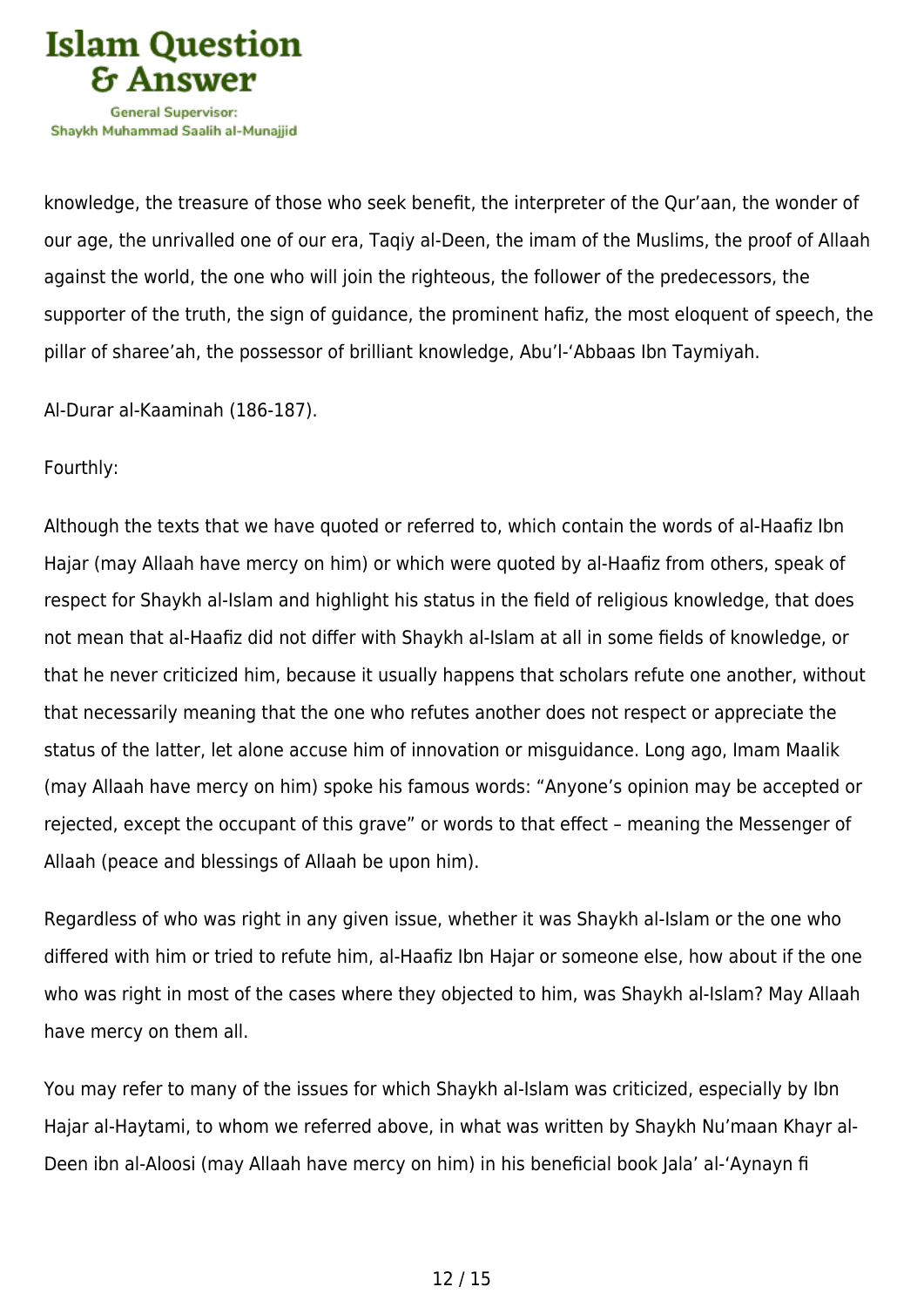

Muhaakamah al-Ahmadayn, meaning Ahmad ibn Taymiyah and Ahmad ibn Hajar al-Haytami (may Allaah have mercy on them).

You may also see the book Da'aawa al-Munaawi'een li Shaykh al-Islam Ibn Taymiyah, which is an academic research by Dr. 'Abd-Allaah ibn Saalih al-Ghusun.

Fifthly:

What is mentioned in the question about Shaykh al-Islam having deviated from sound 'aqeedah and ascribed to Allaah, may He be exalted, the attributes of His creation, is an utter fabrication and a blatant lie against Shaykh al-Islam and his methodology and 'aqeedah. Anyone who reads any of his major or minor books will realize that. Among these texts and rules which it would be too difficult to refer to all of them, let alone quote them, are his words:

The early generation of this ummah and its imams are unanimously agreed that there is nothing like unto Allaah, either in His essence or His attributes or His actions. One of the imams said: Whoever likens Allaah to His creation is a kaafir, and whoever denies that which Allaah has ascribed to Himself is a kaafir; there is nothing like unto that which Allaah has ascribed to Himself or His Messenger has ascribed to Him. End quote.

Fataawa Shaykh al-Islam (2/126).

And he (may Allaah have mercy on him) said:

The comprehensive statement concerning all of this matter is that Allaah is to be described as He has described Himself or His Messenger has described Him, and as the early generation have described Him, and we are not to go beyond what the Qur'aan and hadeeth say.

Imam Ahmad (may Allaah be pleased with him) said: Allaah is not to be described except as He has described Himself or His Messenger has described Him, and one is not to go beyond the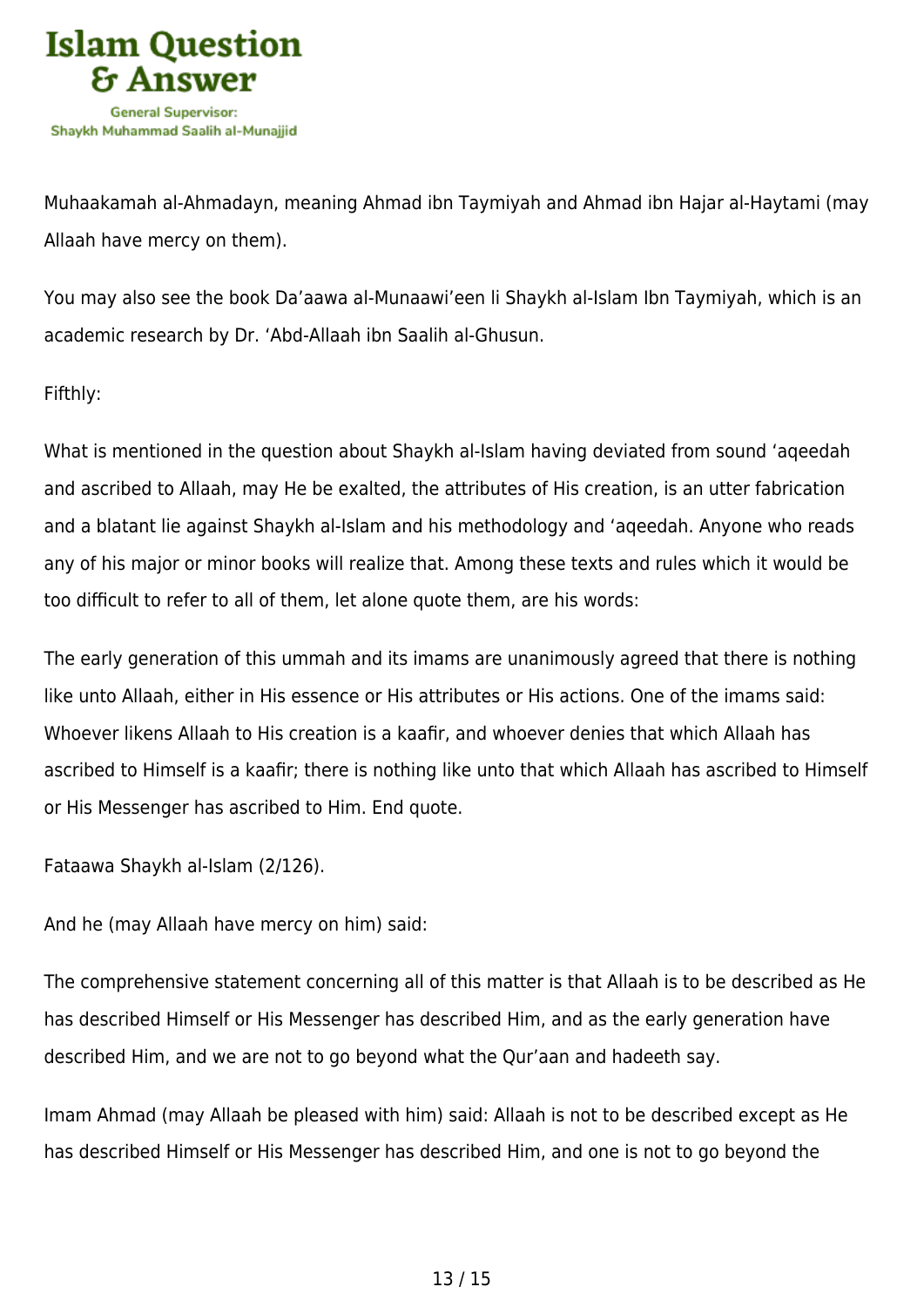

Qur'aan and hadeeth.

The approach of the salaf was to describe Allaah as He described Himself and as His Messenger described Him, without distorting or denying, and without asking how or likening Him to His creation. We know that what Allaah has ascribed to Himself is true, and there is nothing mysterious or puzzling in it, rather its meaning is to be understood as the One Who said it meant it to be understood, especially when the one who said it is more knowledgeable of what he says than all other people and the most eloquent and most able to explain what he wanted to explain, and the most fluent in explaining, defining and guiding.

In addition to all of this, there is nothing like unto Allaah, either in His holy essence or His names and attributes or actions. We believe firmly that He has a real essence and that He has real actions, and real attributes. There is nothing like unto Him, in his essence, attributes or actions. If there is anything that implies shortcomings or that He has a beginning, He is far above that in a real sense, and He is to be thought of as perfect in such a way that there is no perfection above it. He has no beginning and He cannot have been created, because there was never a time when He did not exist. For anything to be created implies that there was a time when it did not exist, and that creation would require a creator, but He has always existed from eternity.

The view of the salaf is one of moderation, neither denying the divine attributes nor likening Allaah to His creation. They do not liken the attributes of Allaah to the attributes of His creation, as they do not liken His essence to the essence of His creation. They do not deny that which He ascribes to Himself or that His Messenger ascribes to Him, which leads to denying His beautiful names and sublime attributes, and to displacing words from (their) right places (cf. al-Nisa' 4:46) and turning away from (Fussilat 41:40) the names and signs of Allaah.

Both those who deny Allaah's attributes and those who liken Him to His creation are guilty of both errors. Those who deny His attributes failed to understand the names and attributes of Allaah